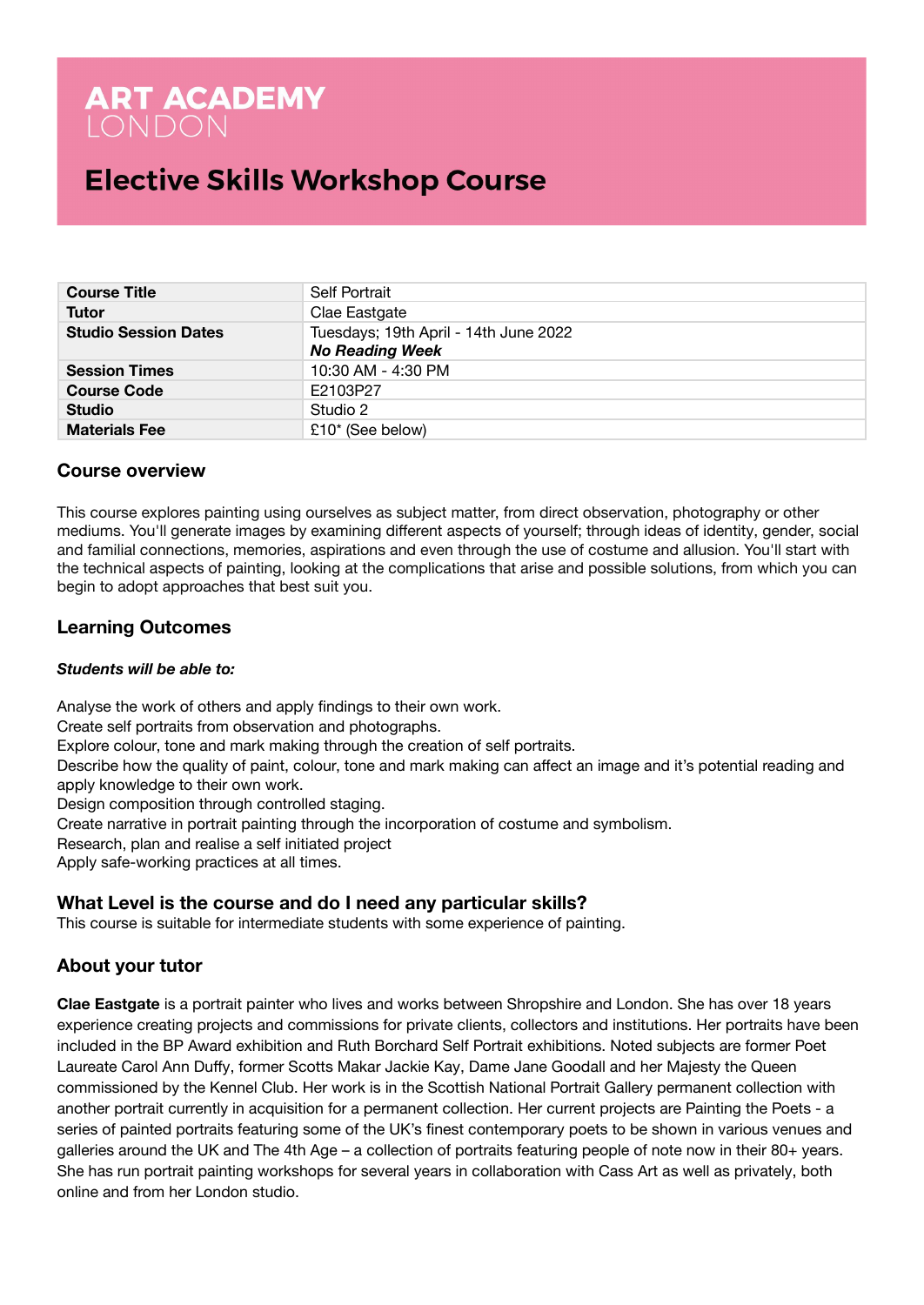## **Weekly breakdown**

Below is a weekly breakdown of what will be covered. Please bear in mind that these sessions will move with the pace of the group, so a degree of flexibility of what will be covered on which day will be employed.

| Wk             | <b>Date</b> | <b>Topic/Activity</b>                                                                                                                                                                                                                                                                                                                                                                 | <b>Location &amp;</b><br><b>Tutor</b> | What to bring                                                                                                                   |
|----------------|-------------|---------------------------------------------------------------------------------------------------------------------------------------------------------------------------------------------------------------------------------------------------------------------------------------------------------------------------------------------------------------------------------------|---------------------------------------|---------------------------------------------------------------------------------------------------------------------------------|
| 1              | 19th April  | Introduction to self portraiture - why artists<br>paint themselves.<br>You will be asked to make a painted<br>representation of yourself during the day so<br>your tutor can assess your level and<br>establish what narrative or formal concerns<br>you will be exploring in the course. We will<br>discuss the images and talk about what will<br>be needed in the following weeks. | Clae<br>Eastgate<br>Studio 2          | Canvas or board 12"x 10"<br>AT LEAST, painted a mid<br>grey ground.<br>Oil painting equipment<br>(see below)                    |
| $\overline{2}$ | 26th April  | You will be working with mirrors in order to<br>create small studies from unfamiliar angles.<br>We will discuss how we can depict ourselves<br>in unexpected ways, using colour and tone<br>suggestive of atmosphere, character and<br>intent.                                                                                                                                        | Clae<br>Eastgate<br>Studio 2          | 6 pieces cut canvas 12" x<br>10" from roll, provided for<br>all students £10<br>Mirror<br>Oil painting equipment<br>(see below) |
| 3              | 3rd May     | You will be making a painting from a "found"<br>image of yourself, adapting to working from<br>photographs and playing with the feel of the<br>historic, nostalgic or a specific time in your<br>life. Introducing the idea of narrative and<br>different use of other reference material.                                                                                            | Clae<br>Eastgate<br>Studio 2          | As Week 1 above (plus<br>photographs) or sheets of<br>cut, primed canvas                                                        |
| 4              | 10th May    | AM - Slides showing artists self portraits.<br>DIscuss their approach and ideas.<br>PM - We will work with the camera to create<br>scenarios, exploring narrative and<br>compositional layout to use as templates for<br>painting. You will be advised on lighting<br>composition and ideas and start a two week<br>painting.                                                         | Clae<br>Eastgate<br>Studio 2          | Camera<br>Sketchbook, drawing<br>equipment.<br>Larger size canvas or<br>board                                                   |
| 5              | 17th May    | Develop the idea for the self portrait from last<br>week's photographic exploration, laying out<br>composition.                                                                                                                                                                                                                                                                       | Clae<br>Eastgate<br>Studio 2          | Oil painting equipment<br>(see below)                                                                                           |
| 6              | 24th May    | Complete the self portrait from last week.                                                                                                                                                                                                                                                                                                                                            | Clae<br>Eastgate<br>Studio 2          | As above                                                                                                                        |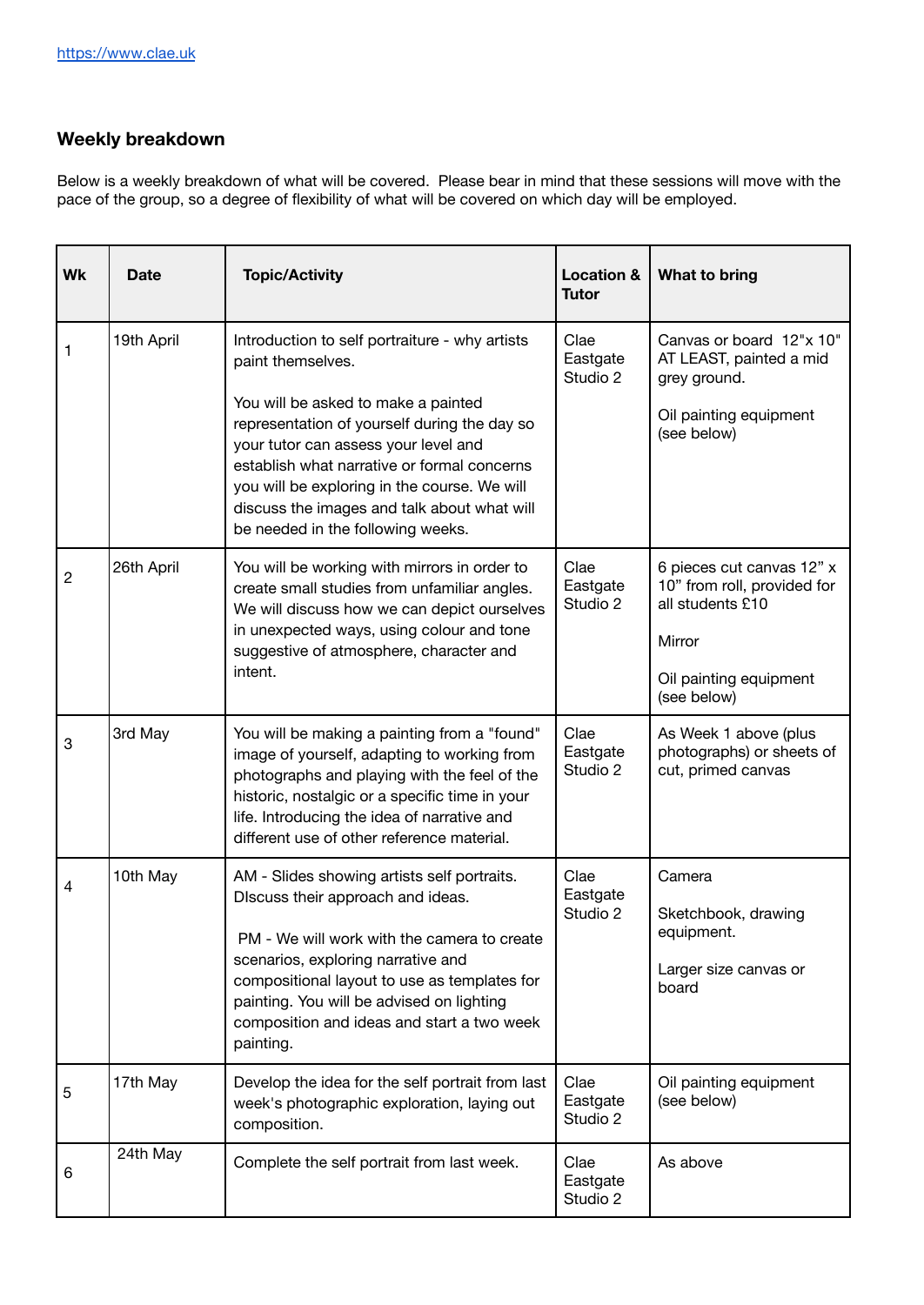| 7 | 31st May  | AM - Looking (virtually) at a series of works<br>from the collection of the National Portrait<br>Gallery to look at/draw work picking one<br>example to reinterpret. We will discuss<br>context, composition, technique and intent of<br>the artwork, better understanding the<br>choices made and further exploring ideas<br>and narratives.<br>PM - You will sketch out a composition for a<br>self portrait using a larger scale than<br>previously, covering the areas discussed.<br>You may draw on ideas from NPG collection<br>choice or previous weeks photographic | Clae<br>Eastgate<br>Studio 2 | Sketchbook, drawing<br>equipment<br>Larger size canvas or<br>board and oil painting<br>equipment |
|---|-----------|-----------------------------------------------------------------------------------------------------------------------------------------------------------------------------------------------------------------------------------------------------------------------------------------------------------------------------------------------------------------------------------------------------------------------------------------------------------------------------------------------------------------------------------------------------------------------------|------------------------------|--------------------------------------------------------------------------------------------------|
|   |           | references old and new.                                                                                                                                                                                                                                                                                                                                                                                                                                                                                                                                                     |                              |                                                                                                  |
| 8 | 7th June  | Continue the artwork started in last week's<br>session. Developing technique and handling<br>of paint to support the key elements of intent<br>within the artwork.                                                                                                                                                                                                                                                                                                                                                                                                          | Clae<br>Eastgate<br>Studio 2 | Oil painting equipment                                                                           |
| 9 | 14th June | Conclude the artworks.<br>Assess and discuss the course work                                                                                                                                                                                                                                                                                                                                                                                                                                                                                                                | Clae<br>Eastgate<br>Studio 2 | As above                                                                                         |

## **Preparation Requirements & Additional Costs**

YOU MUST BRING YOUR OWN MATERIALS

## \*The course incurs a small fee for 6 cut canvases at £10, payable at the start of the course.

The Academy is a white spirit and turpentine free environment and only odourless spirits, such as Zest-it or Sansodor, are permitted on the premises. You must provide your own spirits, which can be recycled for longevity.

We request that you bring 2 small jars (one with a lid, one without) to hold your spirit, and a few cloths rags for brush cleaning (such as an old cotton t-shirt).

## **You will need to bring the following:**

- 1 canvas or board 20 inches x 18 inches approx. The canvas if shop-bought and ready primed should be prepared with a ground of turps thinned, warm-grey, oil paint , which should be dry and ready for use. If bringing a gessoed board, this should have a similar ground applied.
- A mirror
- Oil paints which the student are used to working with
- A palette at least A4 in size
- Palette knife
- Brushes:
	- A range of flat or filbert hog hair bristle brushes (small to large)
	- Synthetic, (as above) if preferred
- Digital (SLR) camera if possible
- Only odorless spirits, Sansodor or Zest-it (the Academy is a white spirit free environment)
- Jam jar x 2 or receptacle for turps/linseed oil
- Old newspaper and protective clothing
- Pencils/charcoal/pen and ink etc... any drawing equipment the students usually use.

Oil paints: Titanium White Lemon Yellow or Cadmium Lemon Yellow Ochre Cadmium Red Alizarin Crimson Manganese Violet